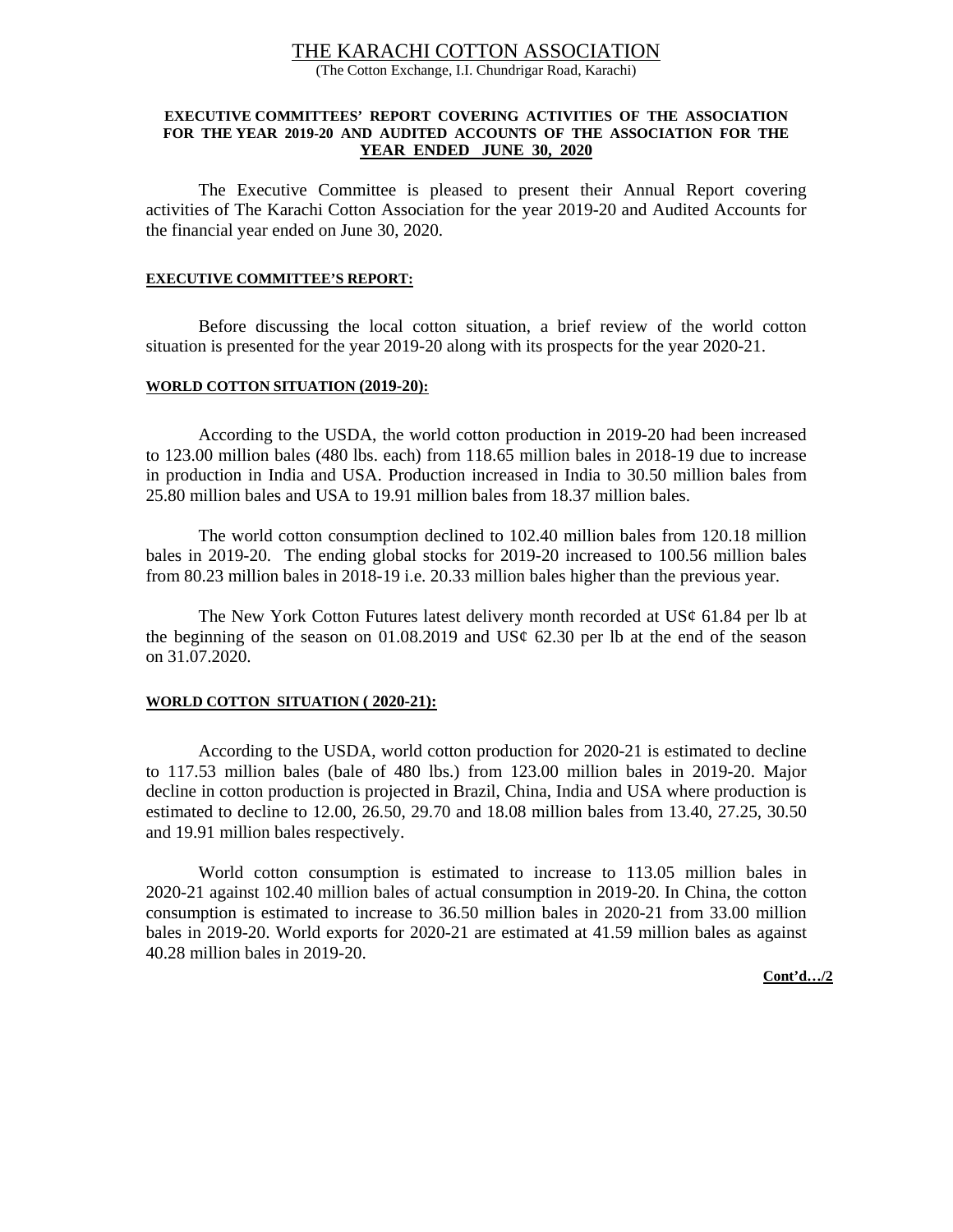#### **TARGET OF COTTON PRODUCTION IN PAKISTAN (2019-20):**

The target of cotton production in Pakistan for 2019-20 (in terms of bales of 375 lbs. each) was initially fixed at 12.72 million bales (Punjab 7.90 million bales, Sindh 4.60 million bales, Baluchistan 0.20 million bales and KPK 0.02 million bales) from an area of 2.895 million hectares.

 According to the Arrival Report of the PCGA for the year 2019-20 issued on 18.03.2020, the total arrivals of cotton in ginneries as on 15.03.2019 were 8.60 million bales.

# **COTTON PRODUCTION TARGET IN PAKISTAN (2020-21):**

The target of cotton production for 2020-21 was fixed by the Government at 10.89 million bales (Punjab 6.00 million bales, Sindh 4.60 million bales, Baluchistan 0.291 million bales and KPK 0.0065 million bales).

The provinces-wise targets of area and production fixed for 2020-21 are as follows :-

# **COTTON AREA AND PRODUCTION TARGETS (2020-21)**

|       | <b>Total:</b> | 2.31                       | 10.89                         |
|-------|---------------|----------------------------|-------------------------------|
| 4.    | Baluchistan   | 0.06                       | 0.291                         |
| 3.    | <b>KPK</b>    | 0.01                       | 0.0065                        |
| 2.    | Sindh         | 0.64                       | 4.60                          |
| 1.    | Punjab        | 1.60                       | 6.00                          |
| S.No. | Province      | Area<br>(Million hectares) | Production<br>(Million bales) |

Source: PCCC

#### **PCGA GINNING FIGURES (2019-20):**

As per report of the Pakistan Cotton Ginners' Association (PCGA), arrivals of seed cotton, (Phutti) in ginneries crop 2019-20 as on March 15, 2020 were 8.6 million bales as compared to 10.76 million bales as on 15.03.2019 during 2018-19 as shown below:-

#### **ARRIVALS OF SEED COTTON IN GINNERIES**

|          |                    |                    | In bales              |
|----------|--------------------|--------------------|-----------------------|
|          |                    |                    | $(170 \text{ kg})$    |
| Province | 2019-20            | 2018-19            |                       |
|          | (as on 15.03.2020) | (as on 15.03.2019) | % change over 2018-19 |
|          |                    |                    |                       |
| Punjab   | 5,097,282          | 6,613,251          | 22.92                 |
| Sindh    | 3,473,979          | 4,149,393          | 16.28                 |
| Total:-  | 8,571,261          | 10,762,644         | 20.36                 |
|          |                    |                    | $Cont^3$ /3           |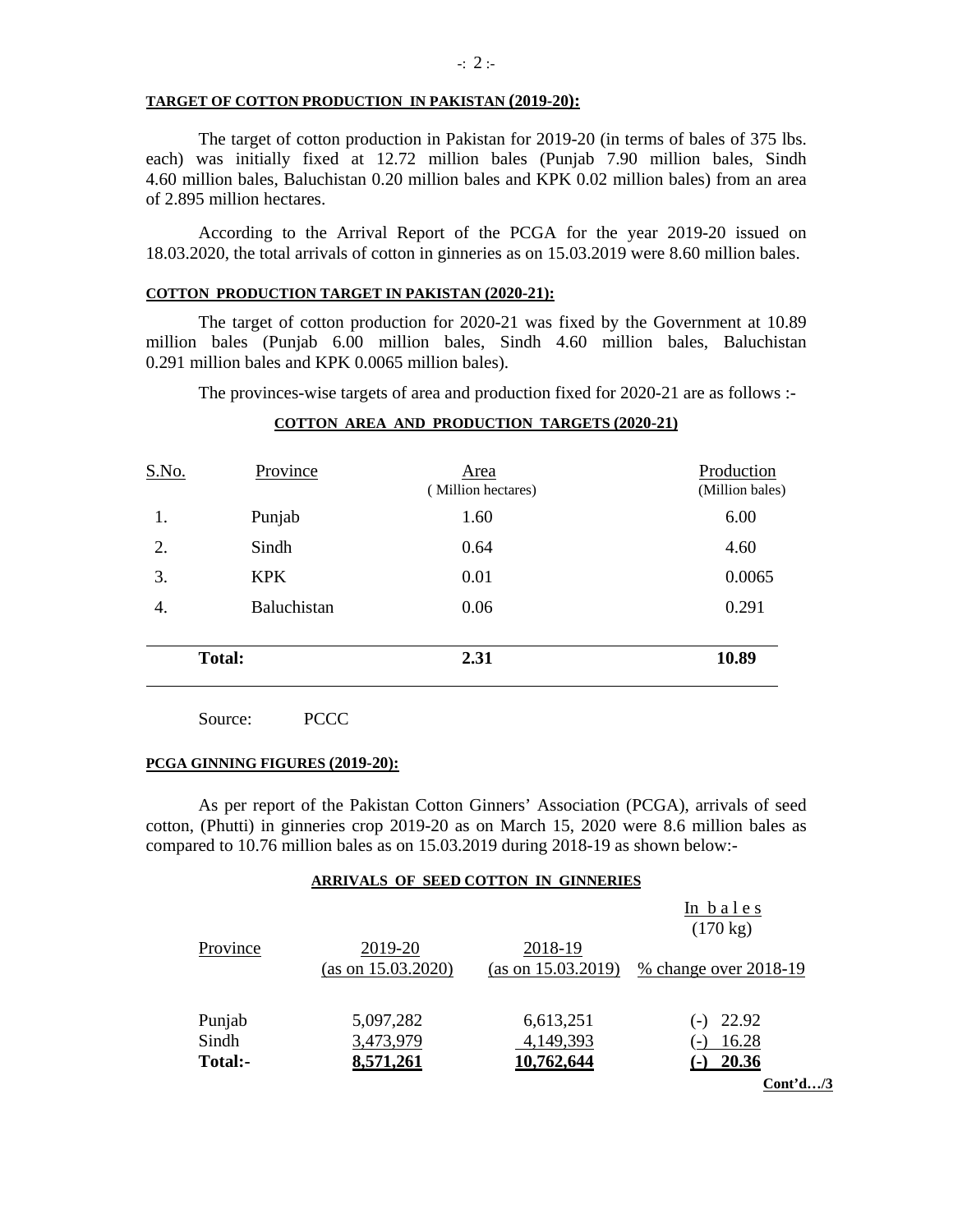#### **SEED COTTON PRICES:**

The monthly average prices of seed cotton as well as lint during 2019-20 are as follows:-

| S.No.                                        | Month / Market                                                                                                                                                      | Hyderabad                                           | RahimYar Kham                                                                        |
|----------------------------------------------|---------------------------------------------------------------------------------------------------------------------------------------------------------------------|-----------------------------------------------------|--------------------------------------------------------------------------------------|
| 2.<br>3.<br>4.<br>5.<br>6.<br>7.<br>8.<br>9. | 2019<br>July,<br>2019<br>August,<br>September, 2019<br>October, 2019<br>November, 2019<br>December, 2019<br>2020<br>January,<br>February,<br>2020<br>2020<br>March, | 3436.00<br>3657.00<br>3763.00<br>3730.00<br>3480.00 | 3919.00<br>4047.00<br>4440.00<br>4388.00<br>4216.00<br>4477.00<br>4129.00<br>4000.00 |
|                                              |                                                                                                                                                                     | 3613.00                                             | 4202.00                                                                              |

# **AVERAGE MARKET PRICE IN RS. PER 40 KGS. OF SEED COTTON DURING 2019-20**

Source: PCCC

The following table shows month-wise average spot rates in rupees per maund of 37.324 kgs. at the Karachi Cotton Market for the season 2019-20 (Aug.-July):-

# **MONTHLY AVERAGE OF THE KCA OFFICIAL SPOT RATES (EX-GIN PRICE) FOR BASE GRADE 3 (THREE), STAPLE LENGTH 1-1/16" MIC VALUE BETWEEN 3.8 TO 4.9 NCL.**

| S.No.             | Month                                                | (In Rs. per Maund)<br>Monthly Average Ex-gin |
|-------------------|------------------------------------------------------|----------------------------------------------|
| 1.<br>2.          | 2019<br>August,<br>September, 2019                   | 7,952.00<br>8,365.00                         |
| 3.<br>4.<br>5.    | October,<br>2019<br>November, 2019<br>December, 2019 | 8,939.00<br>9,140.00<br>8,804.00             |
| 6.<br>7.          | 2020<br>January,<br>2020<br>February,                | 9,002.00<br>9,054.00                         |
| 8.<br>9.          | 2020<br>March,<br>2020<br>April,                     | 8,904.00<br>8,800.00                         |
| 10.<br>11.<br>12. | 2020<br>May,<br>2020<br>June,<br>2020<br>July,       | 8,625.00<br>8,204.00<br>8,356.00             |
|                   | Yearly Average based<br>on monthly averages          | 8,679.00                                     |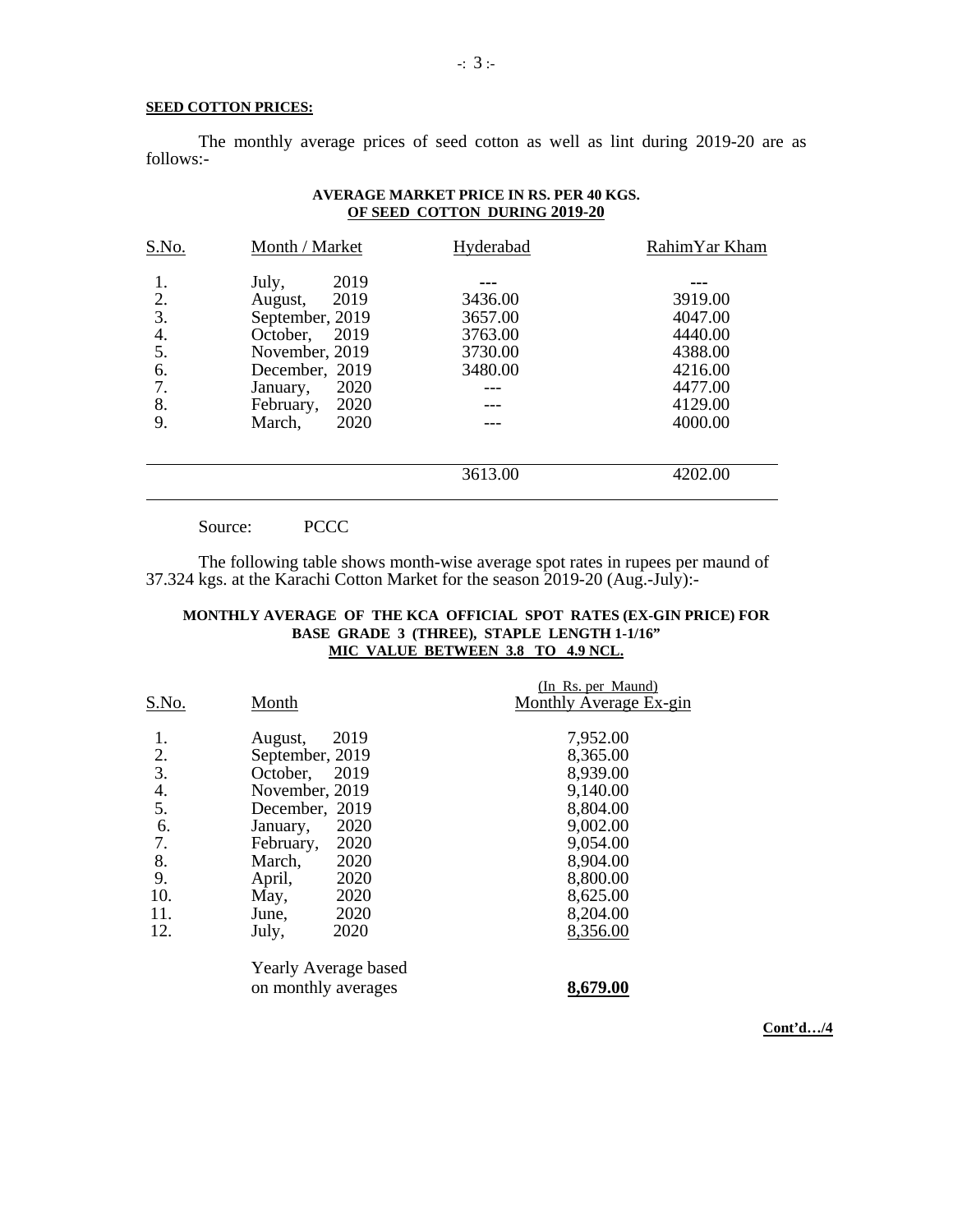#### **LOCAL MILL CONSUMPTION FOR 2019-20:**

The mill consumption of raw cotton during the year 2019-20 (Aug.-July) as reported by the Textile Commissioners' Organization would be around 14.70 million bales.

The following table shows month-wise mill consumption of cotton from Aug., 2019 to July, 2020:-

#### **MILL CONSUMPTION OF COTTON FOR 2019-20 (AUG.,-JULY,)**

| S.No. | Month                               | (Bales of 375 lbs.) |
|-------|-------------------------------------|---------------------|
| 1.    | 2019<br>August,                     | 1,343,235           |
| 2.    | September, 2019                     | 1,342,353           |
| 3.    | October, 2019                       | 1,343,529           |
| 4.    | November, 2019                      | 1,341,912           |
| 5.    | December, 2019                      | 1,344,912           |
| 6.    | 2020<br>January,                    | 1,345,000           |
| 7.    | February, 2020                      | 1,341,764           |
| 8.    | 2020<br>March,                      | 1,077,941           |
| 9.    | 2020<br>April,                      | 538,235             |
|       | <b>Total (Aug., 19 - April, 20)</b> | 11,018,881          |

 **Total based on annualized average: 14,691,841** 

Source: Textile Commissioner's Organization

#### **DISPOSAL OF COTTON IN 2019-20:**

According to the PCGA's report, the arrivals of cotton in the ginneries (Crop 2019- 20) as on March 15, 2020, were recorded as 8.571 million bales as compared to 10.76 million bales against arrival for 2018-19. The total sales of 2019-20 crop to the mills, exporters and the TCP, as on March 15, 2020 were 8.06 million bales compared to 9.74 million bales as recorded on March 15, 2019 which will be seen from the following table:-

#### **FINAL POSITION OF GINNED/PRESSED BALES AND SALES AS ON 15.03.2020 / 15.03.2019**

|                                        |                                    | (In Bales)                         |
|----------------------------------------|------------------------------------|------------------------------------|
|                                        | 2019-20 crop<br>(as on 15.03.2020) | 2018-19 crop<br>(as on 15.03.2019) |
| No. of bales ginned<br>and pressed     | 8,564,040                          | 10,754,527                         |
| <b>Total Sales</b>                     | 8,067,803                          | 9,743,545                          |
| Sales to Mills                         | 8,009,137                          | 9,641,215                          |
| Sales to TCP                           |                                    |                                    |
| Sales to exporters                     | 58,666                             | 102,330                            |
| Stock of unsold and<br>unginned bales. | 503,458                            | 1,019,099                          |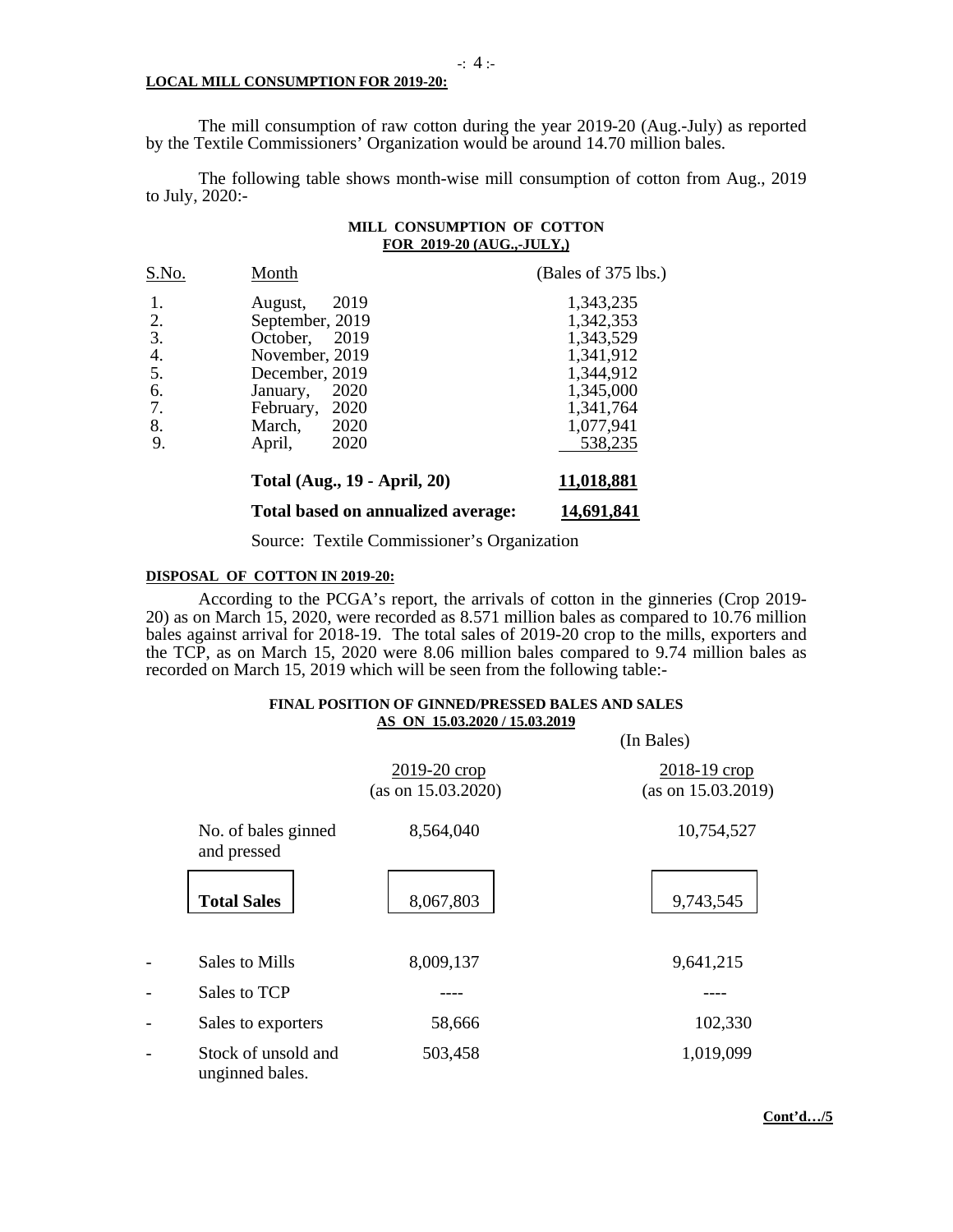# **Review of Cotton Crop 2019-20:**

| <b>Targets and Achievements of Cotton Crop: 2019-20</b> |               |                 |               | $(Bale=170kg)$                    |       |                      |  |
|---------------------------------------------------------|---------------|-----------------|---------------|-----------------------------------|-------|----------------------|--|
| <b>Province</b>                                         |               | Area (000 hac.) |               | <b>Production (million bales)</b> |       | % age Against Target |  |
|                                                         | <b>Target</b> | Achievement*    | <b>Target</b> | Achievement*                      | Area  | <b>Production</b>    |  |
| Punjab                                                  | 2145          | 1889.44         | 7.90          | 6.336                             | 88.08 | 80.20                |  |
| <b>Sindh</b>                                            | 640.0         | 598.71          | 4.60          | 2.746                             | 93.55 | 59.70                |  |
| <b>KPK</b>                                              | 10.0          | 0.213           | 0.02          | 0.00065                           | 2.13  | 3.25                 |  |
| <b>Balochistan</b>                                      | 100.0         | 37.96           | 0.20          | 0.0987                            | 37.96 | 49.35                |  |
| <b>Total</b>                                            | 2895.0        | 2526.323        | 12.72         | 9.181                             | 87.26 | 72.18                |  |

Source: Provincial Agriculture Crop Reporting Department. (Final Estimates)

 The cotton crop has lots of challenges with competing crops especially sugarcane, rice, maize and international prices. Being a export oriented raw material of over 450 textile industries, maintaining lower prices competitive with international market and ensuring due profitability has been a great challenge for policy makers and industries to deal with. Other issues of domestic cotton production are seed quality, absence of new seed technology, heat waves and climate change, cotton leaf curl virus, pink bollworm and white fly. Cotton crop has lots of potential in KPK and Baluchistan to expand. At the moment 70% of cotton comes from the Punjab province and 29% from Sindh, KPK and Baluchistan contributing less than 1%. Great decline in area has been witnessed in Punjab during last decade.

The main reasons of decline in production are elaborated as under:-

- 1. Acute shortage of water particularly in lower Sindh, crop not achieve vegetative growth up to the mark as also balanced input could not apply.
- 2. Production decreased due to decrease in Area.
- 3. Heat waves and climate change.
- 4. Non availability of pure seed.
- 5. The pest/insects attack like cotton leaf curl virus, pink boll worm and white fly.
- 6. High input prices.
- 7. Untimely rains especially in the months of August and September.
- 8. Absence of new seed technology.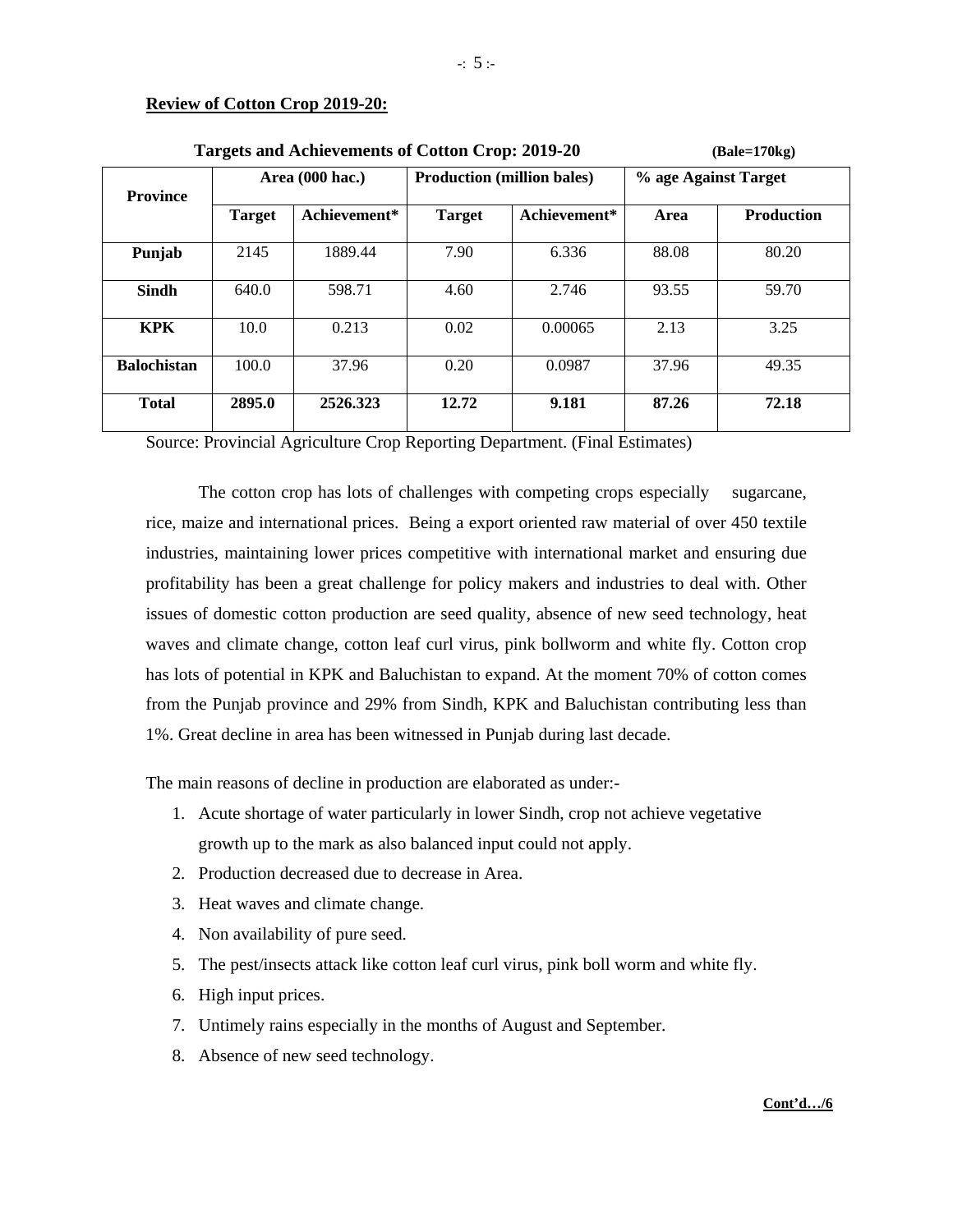#### **REVIEW OF COTTON CROP (2020-21):**

#### **TARGETS FOR AREA AND PRODUCTION FOR THE COTTON CROP YEAR 2020-21**

# **PROPOSED TARGETS OF COTTON CROP DURING 2020-21:**

| <b>Targets 2020-21</b> |                                      |  |  |
|------------------------|--------------------------------------|--|--|
| Area                   | <b>Production</b><br>(Million Bales) |  |  |
| 1.60                   | 6.0                                  |  |  |
| 0.64                   | 4.6                                  |  |  |
| 0.01                   | 0.0065                               |  |  |
| 0.06                   | 0.291                                |  |  |
| 2.31                   | 10.89                                |  |  |
|                        | (Million Hectares)                   |  |  |

Source: Federal Committee on Agriculture.

# **SOWING POSITION OF COTTON CROP 2020-21 SEASON: (Million Hectares)**

|                 | <b>Proposed Target</b> | <b>Area Sown</b> |         | % Change Over |                  |
|-----------------|------------------------|------------------|---------|---------------|------------------|
| <b>Province</b> | 2020-21                | 2020-21          | 2019-20 | <b>Target</b> | <b>Last Year</b> |
| Punjab          | 1.60                   | 1.546            | 1.889   | 96.6%         | $-18.16$         |
| Sindh           | 0.64                   | 0.615            | 0.599   | 96.1%         | $+2.7$           |
| <b>Total</b>    | 2.24                   | 2.161            | 2.488   | $96.5\%$      | $-13.14$         |

Source: First estimates, Agriculture Crop Reporting Service, Punjab & Sindh.

# **REASONS FOR DECLINE IN AREA DURING 2020-21 SEASON.**

- $\triangleright$  Non availability of certified Seed.
- $\triangleright$  Germination problem.
- Competition of Alternate crops, like Sugar Cane, Rice and Maize.
- $\triangleright$  High prices of Inputs.
- $\triangleright$  Not satisfactory prices of seed cotton for farmers during last year.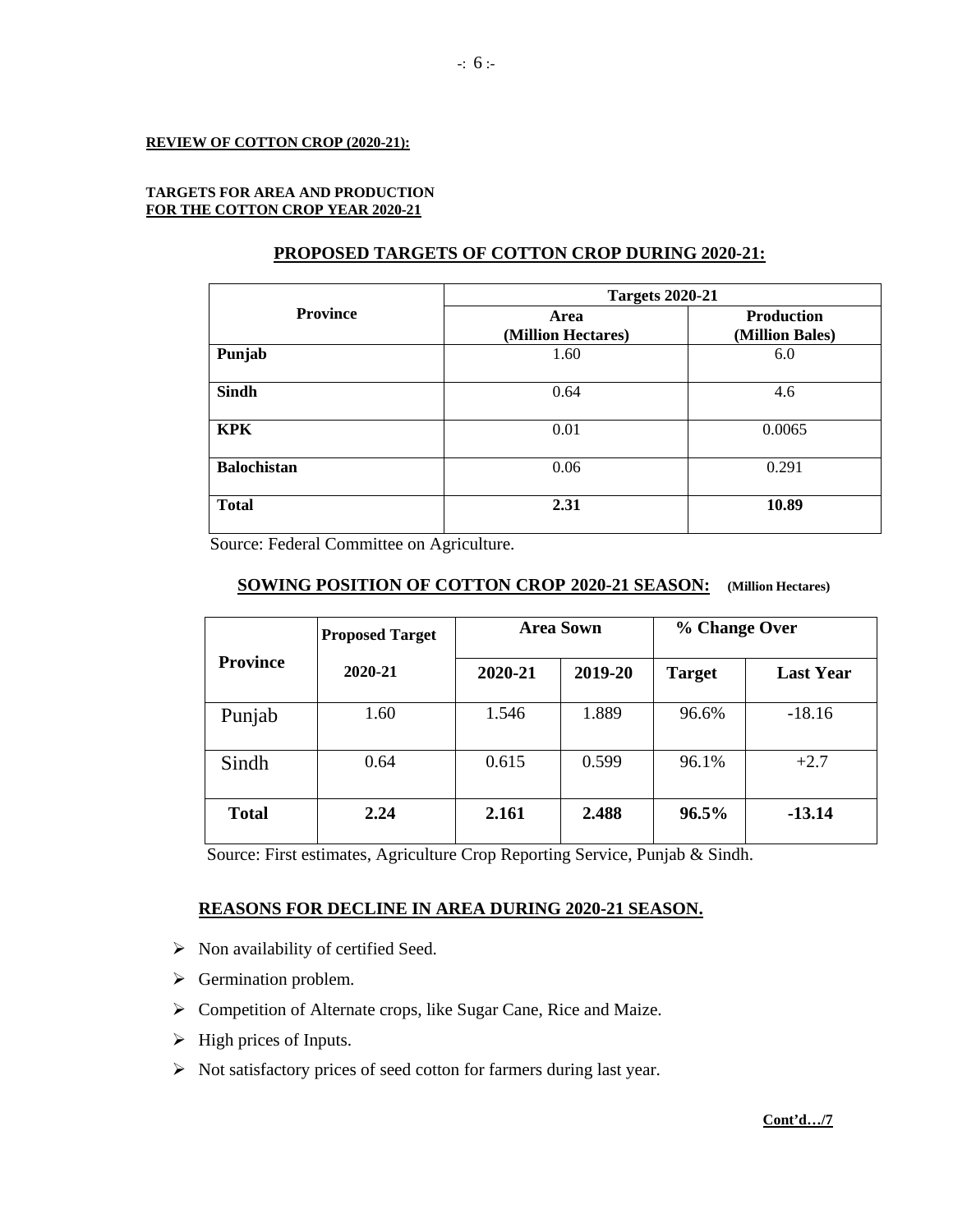#### **EXPORT SALES OF 2019-20 CROP:**

In the marketing year 2019-20 (August-July), the Export Sales of Cotton registered with the Trade Development Authority of Pakistan (TDAP) were approximately 56,000 bales as compared to 55,000 bales registered in the corresponding period last year.

#### **IMPORTS:**

The imports of cotton during the year 2019-20 were recorded about 560,000 M.T. as compared to 400,000 M.T. recorded during corresponding period last year as per data released by Pakistan Bureau of Statistics, Government of Pakistan. This helped in meeting the requirements of domestic mills.

#### **1st MEETING OF COTTON CROP ASSESSMENT COMMITTEE FOR 2019 - 20 SEASON HELD ON 04.10.2019 AT ISLAMABAD.**

 The Federal Government constituted a Committee on Cotton Crop Assessment for the year 2019-20 to assess the size of the Cotton Crop on a realistic footing so as to make available factual estimates of the Cotton Crop and to avoid confusion. Chairman, the KCA was also included as one of the members of the Committee.

The 1<sup>st</sup> meeting of Cotton Crop Assessment Committee (CCAC) was held on 04.10.2019 in the Committee Room of Ministry of NFSR. The meeting was chaired by Chaudhry Mohammad Ayub, Additional Secretary, Ministry of NFS&R to assess the Cotton Crop volume in the Country and other related issues. Representatives from APTMA, PCGA, KCA, TCP, PCCC, Met Department, FSC&RD, DPP, Sindh Agriculture Department, Punjab Agriculture Department, Grower members from Sindh and Punjab provinces also attended the meeting. Khawaja M. Zubair, Chairman, KCA attended the meeting.

In his opening remarks, Additional Secretary, NFSR explained the objectives and significance of this meeting and Dr. Khalid Abdullah, Cotton Commissioner dilated upon the overview of cotton production scenario in the country.

The committee discussed challenges being faced by the cotton crop especially high input prices, insect pests pressure and high temperature. It was informed that the country had missed sowing target by over 6 percent. Cotton was sown on 2.658 million hectares against the target of 2.785 million hectares. The Committee was informed that due to increased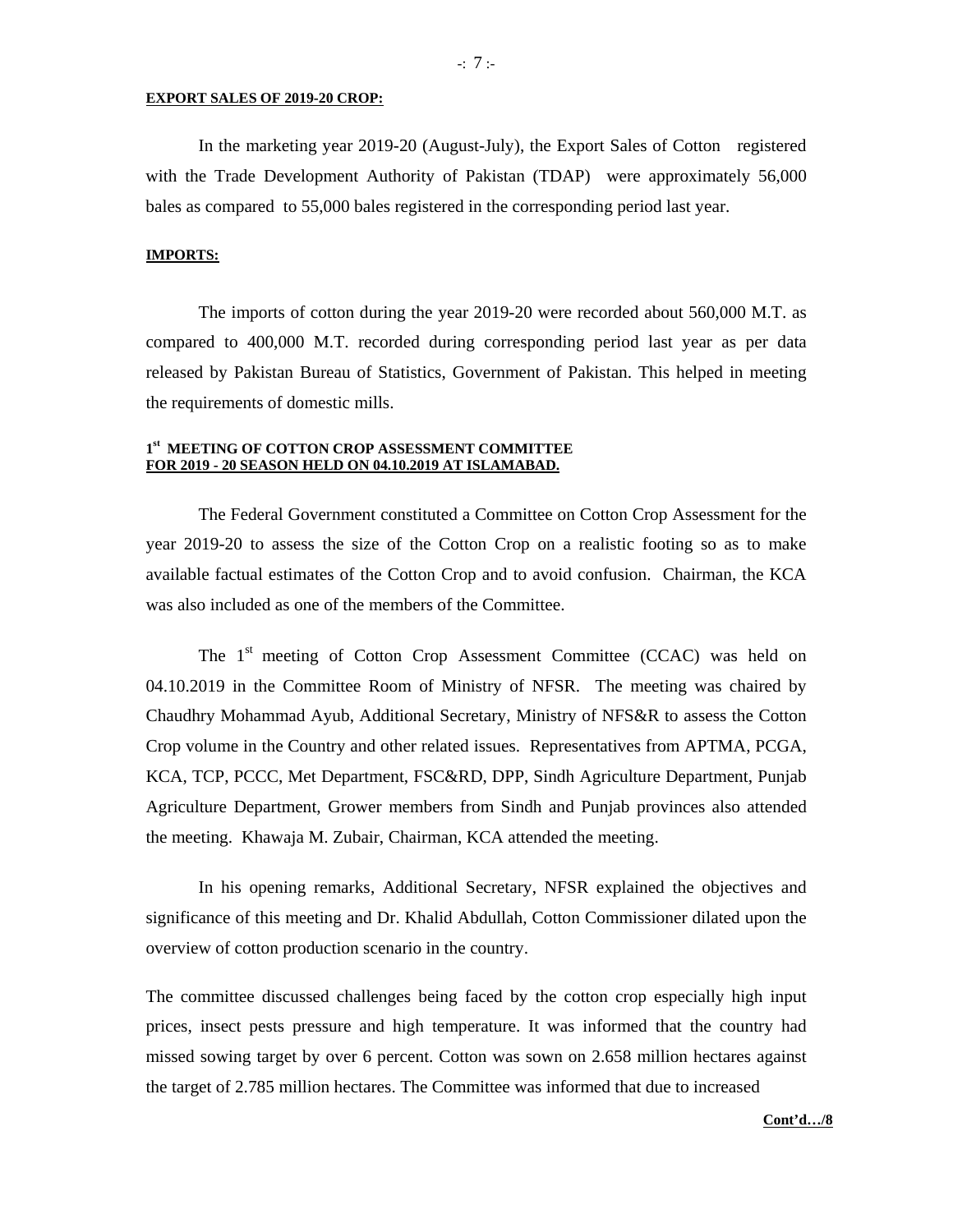sugarcane cultivation in cotton areas, delay in harvest of wheat and shortage of water were main reasons for decline in cotton sowing in the country.

 After thorough discussion, the house unanimously agreed the First estimates of Cotton Crop 2019-20 as below:

| <b>Province</b>   | <b>Production estimate</b><br>(Million bales of 170 kg.) |
|-------------------|----------------------------------------------------------|
| Punjab            | 6.200                                                    |
| Sindh             | 3.900                                                    |
| Balochistan & KPK | 0.100                                                    |
| <b>Pakistan</b>   | 10.200                                                   |

#### **2nd MEETING OF COTTON CROP ASSESSMENT COMMITTEE FOR 2019-20 SEASON HELD ON 19.12.2019 AT ISLAMABAD.**

The 2<sup>nd</sup> meeting of Cotton Crop Assessment Committee (CCAC) was held on 19.12.2019 in the Committee Room of NFSR. The meeting was co-chaired by Federal Minister for Food and Security & Research Makhdoom Khusro Bukhtiar and Secretary Muhammad Hashim Popalzai, to assess the cotton crop volume and other related issues. Representatives from APTMA, KCA, PCCC, Met Department, FSC&RD, DPP, Sindh Agriculture Department, Punjab Agriculture Department, Grower members from Sindh and Punjab provinces also attended the meeting. Khawaja M. Zubair, Chairman, the KCA attended the meeting.

In his opening remarks, Federal Minister welcomed the participants and explained the objectives and significance of this meeting. Dr. Khalid Abdullah, Cotton Commissioner presented the current situation of cotton crop and said that missing the sowing target, pests attacks as well as unfavorable weather led to revising downward the crop production target.

It was agreed in the meeting that the actual cotton production expected would be 9.45 million bales. The committee was informed that the country had missed cotton sowing target by over 6 percent. Cotton was sown on 2.658 million hectares against the target of 2.785 million hectares.

After lengthy discussion on different aspect, the house unanimously agreed the Second estimates of Cotton Crop 2019-20 as below: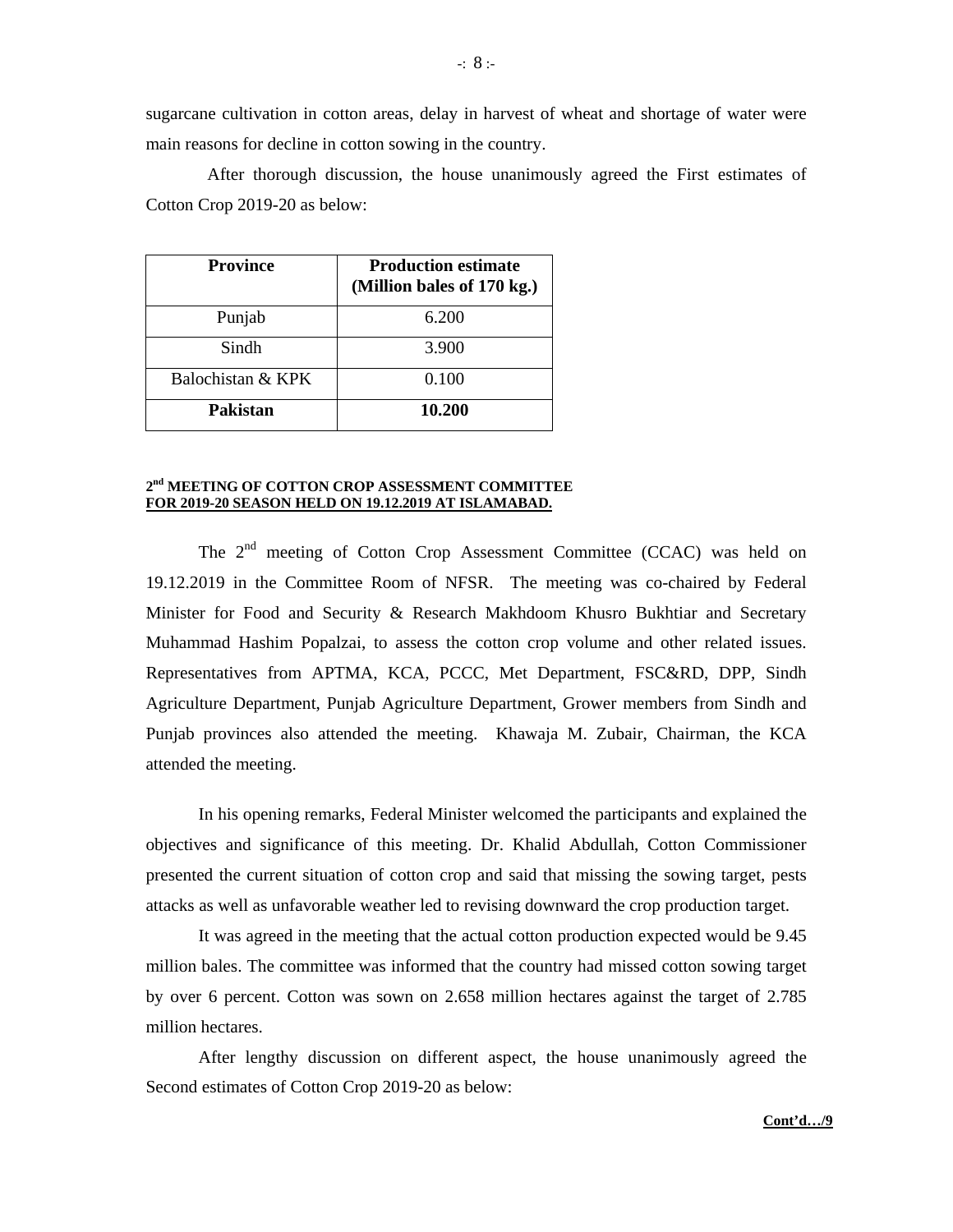| <b>Province</b>   | <b>Production estimate</b><br>(Million bales of 170 kg.) |
|-------------------|----------------------------------------------------------|
| Punjab            | 6.671                                                    |
| Sindh             | 2.682                                                    |
| Balochistan & KPK | 0.098                                                    |
| <b>Pakistan</b>   | 9.451                                                    |

#### **ANNUAL MEETING OF THE API'S COMMITTEE ON COTTON 2020-21 CROP HELD ON 24.02.2020:**

The meeting of the API's standing Committee on seed cotton (Phutti) 2020-21 crop was held in the Committee Room of API's, Islamabad on 24<sup>th</sup> February, 2020.

 The meeting was attended by the representatives of Growers Associations, Chambers of Agriculture, TCP, Progressive Growers, Cotton Experts, and Officials of Federal and Provincial Governments concerned with cotton production and marketing. Khawaja M. Zubair, Chairman, The KCA attended the meeting referred to above.

### **MEETING ON "COTTON INTERVENTION PRICE" HELD ON 18.05.2020.**

 In continuation of Consultation process on Indicative Price / Cotton Intervention Price, a meeting on the subject cited above was held on 18.05.2020 in Islamabad, under the chairmanship of Syed Fakhar Imam, Minister, NFS&R. The Agenda was a consultation of Stakeholders on different aspect to determine the local Seed Cotton Price and its impact on farmer's interest. For convenience and following social distancing in the wake of COVID 19, a video link option was also available .

However, Khawaja M. Zubair, Chairman and Mr. Muhammad Atif Dada, former Chairman, the KCA joined the meeting via Zoom link along with other Stakeholders.

 Minister for National Food Security and Research, Syed Fakhr Imam discussed in detail the minimum intervention price for procurement of cotton through the Trading Corporation of Pakistan (TCP) in the meeting.

Foreign Minister Shah Mehmood Qureshi also pleaded the farmers' case for a minimum intervention price to improve their cash flows and encourage them to grow more crop.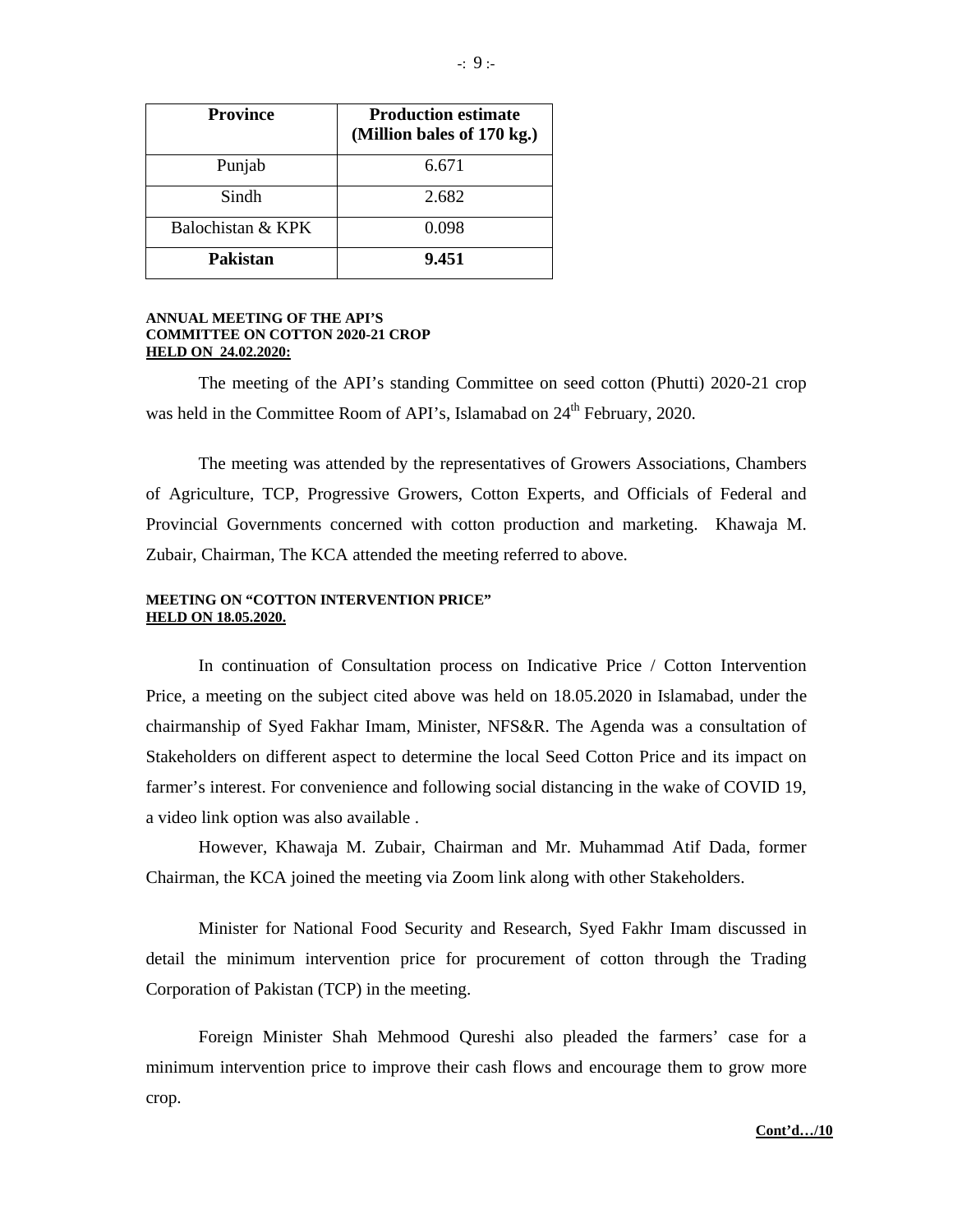# **24th MEETING OF THE EXECUTIVE SUB-COMMITTEE OF PCCC HELD ON 08.07.2020:**

The Meeting of Executive Sub-committee of PCCC was held on 08.07.2020 in the Committee Room of Ministry of National Food Security & Research, Islamabad under the chairmanship of Dr. Khalid Abdullah, Vice-President, PCCC. Due to pandemic COVID-19 and instructions issued in this regard, some members opted to join via Zoom link. Khawaja M. Zubair, Chairman, the KCA joined meeting through Zoom link on behalf of the KCA.

The Vice-President, PCCC welcomed the participants of the meeting and informed that committee has to consider for approval the Revised Estimates 2019-20 and Budget Estimates 2020-21.

The chair informed the participants that keeping in view the deaden financial position of PCCC and due to the industry's unwillingness to pay the cess since 2016, the research activities were reduced to a minimum level and a strict financial emergency was imposed. The participants unanimously agreed to the Revised Estimates 2019-20.

While discussing Budget Estimates 2020-21, the chair said that the above Budget Estimates were prepared very judiciously due to the cranky financial position of PCCC. Funds have been allocated only for indispensable heads of account. Even the funds for pay and pension arrears for 2018 and 2019 have not allocated. He also informed that although court cases have been decided, APTMA is not willing to pay cess since 2016. The situation was made more worsened due to COVID-19, and due to such reasons, the cess collection dropped significantly.

Khawaja M. Zubair, Chairman, KCA inquired about the status of recovery of the receivable amount of cess. He was informed that an amount of Rs. 250 million out of Rs. 1.82 billion is proposed in the Budget Estimates 2020-21. The Chairman, KCA, also inquired about the bifurcation of funds for Establishment and Operational or for research activities. The Chair said that an amount of Rs. 227.57 million is allocated for Establishment, Rs. 139.54 million for Operational / research activities and Rs. 221.75 million for pension in the Budget Estimates 2020-21.

The participants approved the Revised Estimates for 2019-20 and Budget Estimates for 2020-21.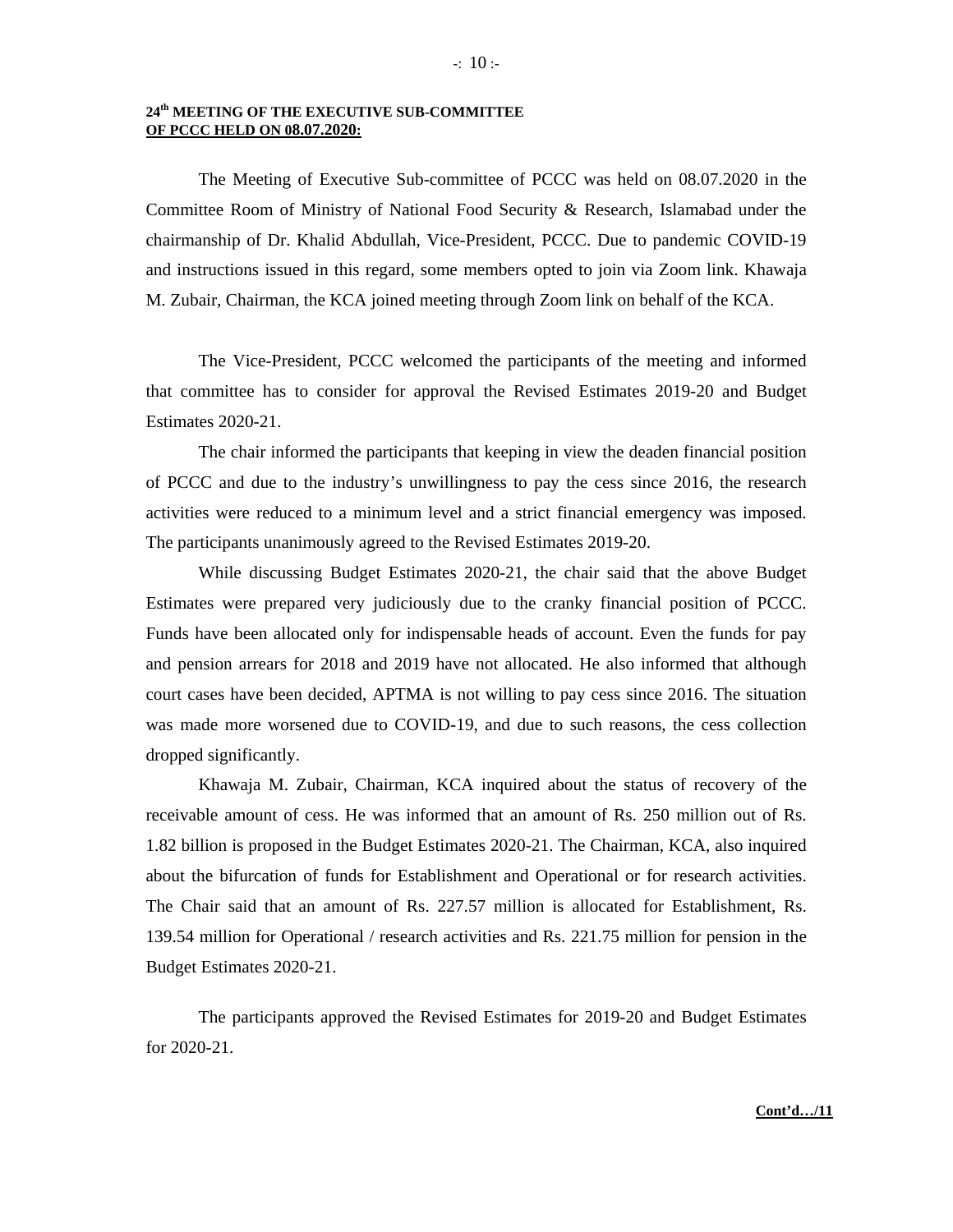#### -: 11 :- **MEETING ON "QUALITY BASED CONTRACTUAL TRADING" HELD ON 06.08.2020 VIA ZOOM.**

 WWF along with KCA has arranged an Engagement meeting of Ginners and Textile groups under its Boll to Bale Project focusing on "quality based contractual trading of Cotton" was held on 06.08.2020 Via Zoom..

 Khawaja M. Zubair, Chairman, the KCA, Mr. Muhammad Atif Dada, former Chairman, Khawaja Tahir Mahmood, former Chairman, Mr. Rizwan Iqbal Umer, former Vice-Chairman and Mr. Muhammad Ali, Assistant Secretary (Stats), the KCA had joined the meeting referred to above.

 Mr. Muhammad Atif Dada briefed the participants about the revised template for quality based trading devised by the KCA as Sales / Purchase Cotton Contract Form and Arbitration matters.

 Participants representing various textile groups, Ginners and ccotton consultancy firms took keen interest in the final review of the KCA Sales / Purchase Cotton Contract Form.

 The meeting was well coordinated through vedio link organized by the WWF and all the participants of the meeting appreciated the efforts of WWF and KCA in this regard.

#### **7th MEETING OF APPROVALS COMMITTEE FOR SPECIAL ECONOMIC ZONES (SEZs) HELD ON 13.08.2020 AT ISLAMABAD.**

 $7<sup>th</sup>$  Meeting of Approvals Committee was held on 13.08.2020 in the Board Room of Board of Investment, Prime Minister's Office, Islamabad. The meeting was chaired by Minister of State / Chairman, Board of Investment. Khawaja M. Zubair, Chairman the KCA joined the meeting through Video link.

The committee discussed the following Agenda items in details.

- 1. Evaluation of following applications for award of status of Special Economic Zones (SEZs) in Punjab & Sindh.
	- a. Allama Iqbal Industrial City (AIIC) SEZ Punjab (Public FIEDMC)
	- b. JW-SEZ China-Pakistan SEZ- PUNJAB (Private-JW SEZ Pvt. Ltd.)
	- c. Dhabeji SEZ Sindh (Public)
- 2. Inclusion of IT, Hi-Tech, Health & Education / Research parks in the SEZ Regime.
- 3. Exemption of Minimum Turn Over Tax.
- 4. Constitution of SEZ Committees for the following SEZs.
	- d. AIIC
	- e. Hub SEZ
	- f. Bostan SEZ
- 5. Finalization of "Sole Enterprise Special Economic Zone Policy"
- 6. Evaluation and review of bi-annual reports for period ending June 2020.
- 7. Any other business with permission of the chair.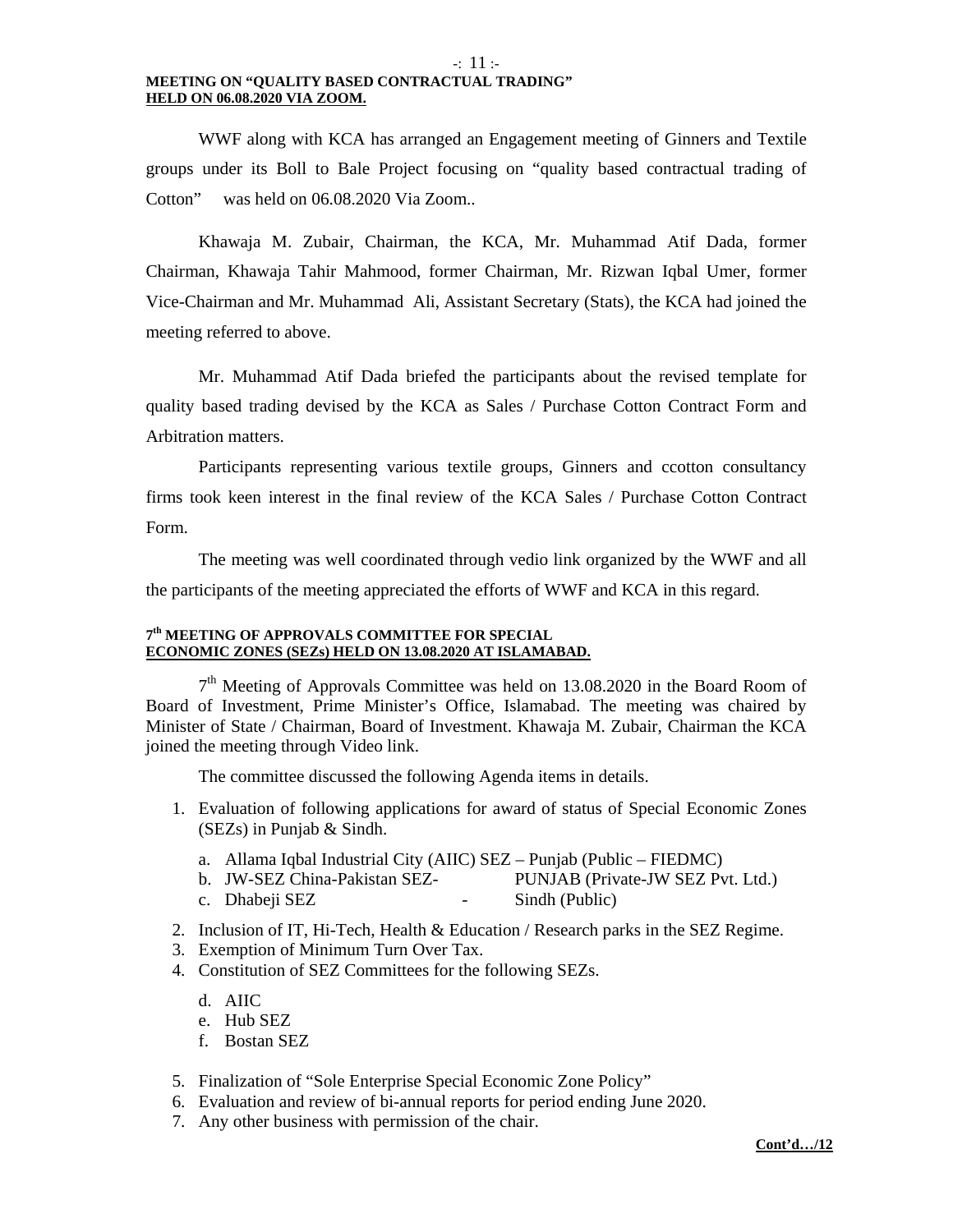## **88TH MEETING OF PAKISTAN CENTRAL COTTON COMMITTEE TO BE HELD ON THURSDAY, 10.09.2020:**

88<sup>th</sup> meeting of Pakistan Central Cotton Committee was held on Thursday, 10.09.2020 at Islamabad under the chairmanship of Syed Fakhar Imam, Federal Minister for National Food Security and Research, Government of Pakistan. Khawaja M. Zubair, Chairman, the KCA joined attended the meeting. For convenience and in the wake of COVID 19, a video link option was also available. Khawaja M. Zubair, Chairman, the KCA joined the meeting via Zoom link. Federal Minister welcomed the participants and briefed about the objectives of the meeting in his opening remarks. The Committee discussed in detail, the following Agenda items.

- 1. Conformation of the minutes of  $87<sup>th</sup>$  meeting of the PCCC held on 26.04.2019.
- 2. Implementation Status of the decisions made in  $87<sup>th</sup>$  meeting.
- 3. Approval of Revised Estimates 2018-19, Budget Estimates 2019-20, Revised Estimates 2019-2020 and Budget Estimates 2020-2021.
- 4. Adoption of / ratification of decisions of  $23^{\text{rd}}$  &  $24^{\text{th}}$  meetings of Executive sub-Committee of the PCCC held on 15.07.2019 & 08.07.2020 respectively.
- 5. Adoption of Prime Minister Family Assistance package for Families of PCCC Employees who die in service.

#### **2-WEEK COTTON GRADING AND CLASSIFICATION COURSE ORGANIZED BY THE KARACHI COTTON ASSOCIATION (KCA) IN-COLLABORATION WITH PAKISTAN COTTON STANDARDS INSTITUTE (PCSI)**

As decided by the Executive Committee, the KCA organized a 2-week Cotton Grading and Classification Course in collaboration with PCSI from March 09, 2020 to March 20, 2020 in the premises of the Association to impart training in the field of Grading and Classification of Raw Cotton / Lint Cotton.

 In response to the advertisement of the course released in newspapers, positive response was received and about 20 applications were received from the candidates to participate in the above referred training course.

In the 2-week Cotton Grading and Classification Course, besides the practical training regarding Cotton Grading and Classification was provided to the participants of the course, lectures on various topics of the cotton trade were delivered by the speakers and visit to a Textile Mills were also arranged for the participants of the course.

After completion of the training course, Certificates were awarded to the participants of the course in a formal Certificates Distributions Ceremony held in the KCA on 20-03-2020 by Khawaja M. Zubair, Chairman, and Khawaja Tahir Mahmood, Former Chairman, the KCA.

Shields were also awarded to the Trainers of the Course belong to PCSI as well as Secretary General of the KCA for conducting the training course / making all arrangements of the training course remarkable manners.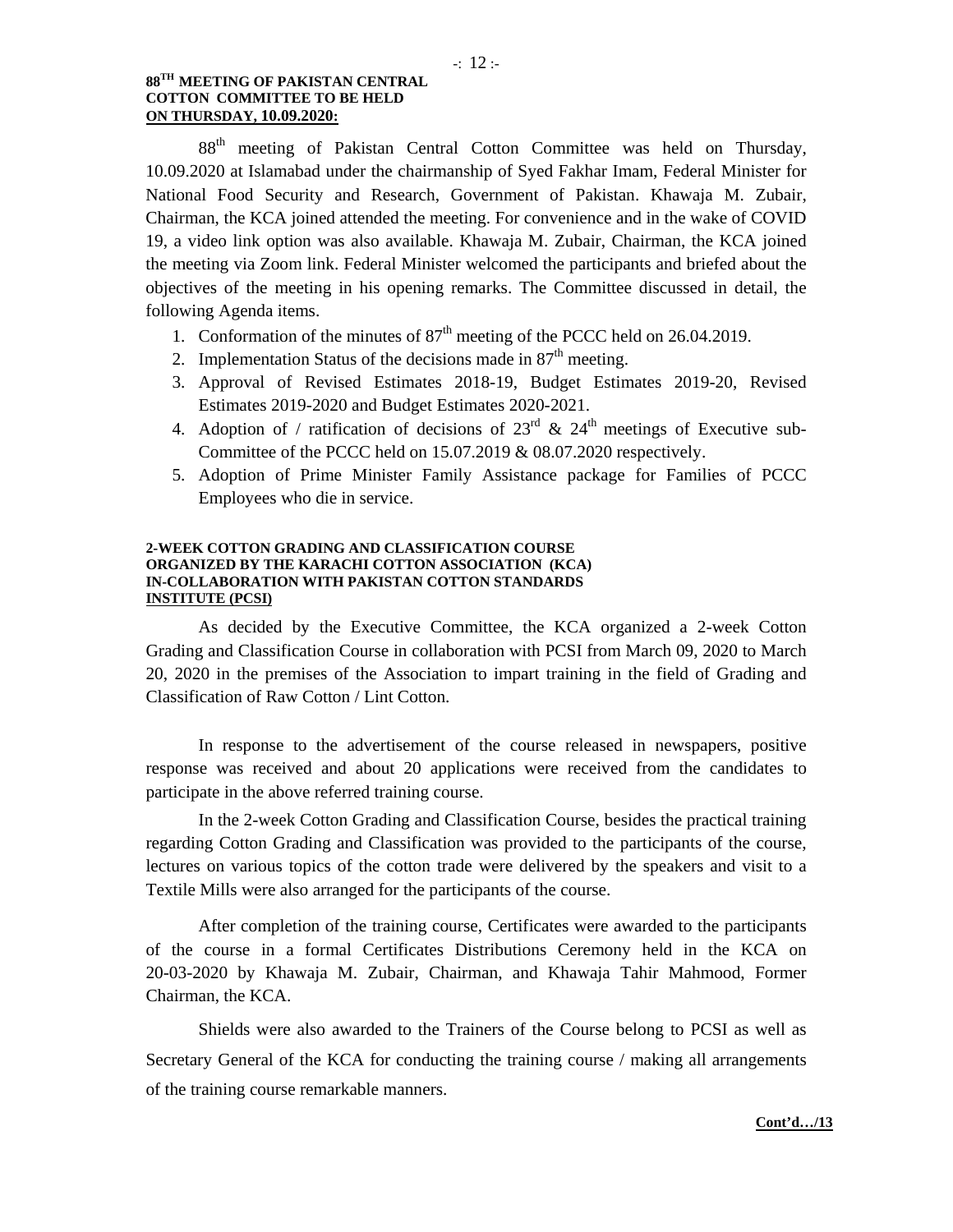#### **PUBLICATION OF MONTHLY REVIEW BY THE KARACHI COTTON ASSOCIATION:**

 The Chairman and Executive Committee has been pleased to share that the KCA has added one more Publication named "MONTHLY REVIEW" w.e.f. January, 2020. The Review has been issued with guidance of the Chairman, the KCA under the supervision of Assistant Secretary (Stats.), The KCA.

Monthly Review consists of National & International Cotton scenarios with graphical Presentation. This initiative was very much appreciated and innovative ideas have been received to make more & more useful and informative for the Cotton Community.

#### **DEVELOPMENTS IN THE KCA AND THE COTTON EXCHANGE:**

#### **1. Board Room of the KCA:**

Due to Global Pandemic situation, National & International Business dealings have been changed and switching towards digital & smart way for execution of the Work.

Keeping in view the present scenario, it was suggested to install following equipment at the KCA for better interaction among Executive Committee and other committees members through Online meetings, as well etc.

- 1) Smart LED TVs in the Board Room.
- 2) New Broad Band Connection.
- 3) Laptop.
- 4) Cameras and Sound System.

Chairman and Executive Committee of the KCA for the year 2019-20, have been pleased to share with members that the Board Room of the Association has been renovated  $\&$ modified with the excellent guidance of Chairman, the KCA. Three LED Smart TVs along with one Laptop have been installed with necessary software and State of the Art KCA Board Room is ready to serve the Cotton Trade.

Special Appreciation to Mr. Muhammad Ali, Assistant Secretary (Stats.) for looking after the installation and modernization of the Board Room, as far as this System is concerned.

**2**. We have also renovated KCA Offices; Secretary General Room and Assistant Secretary's Room, Cotton Exchange Dispensary upgradation and other offices / premises of the Association.

**3.** Project of renovation / construction of parts roof of Cotton Exchange Building is under final stage and necessary work has been started under supervision of Contractor.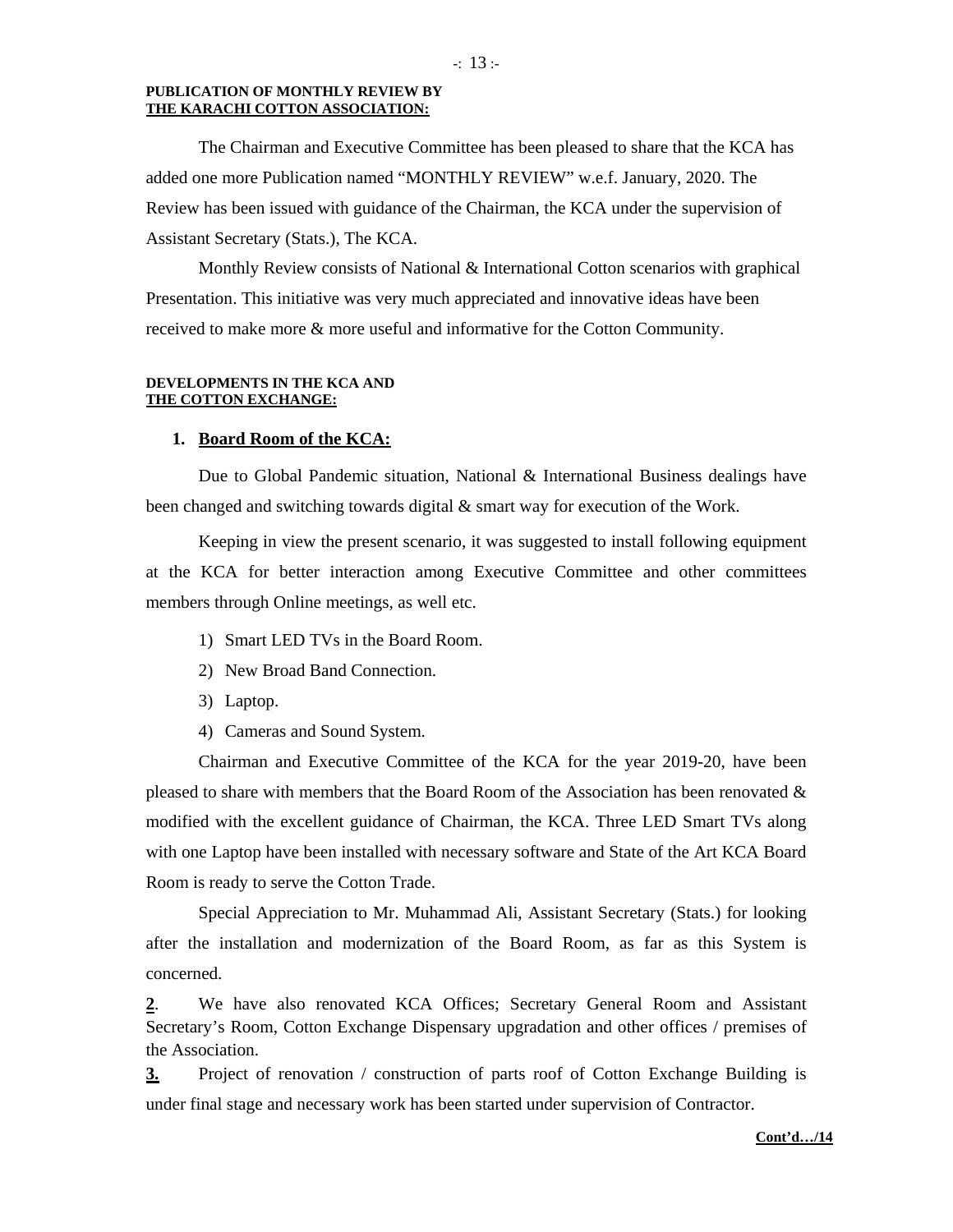# **GOVERNMENT NOMINEES ON THE EXECUTIVE COMMITTEE FOR THE YEAR 2019-20**

As per the requirement of the KCA's Executive Committee, the following officials from the respective Ministries were nominated on the Executive Committee of the KCA for the year 2019-20:-

i) Ministry of Commerce and Textile (Commerce Division), Government of Pakistan, Islamabad vide their letter dated 18-10-2019 nominated Director, Textile and Clothing Division, Trade Development of Pakistan, Karachi (Mr. Mr. Sabz Ali Khan,) to represent the Commerce Division on the Executive Committee of the KCA for the year 2019-20.

ii) Ministry of Commerce and Textile (Textile Division), Government of Pakistan, Islamabad vide their letter dated 14-10-2019 nominated Mr. Muhammad Liaqat Ch., Deputy Secretary, Ministry of Commerce and Textile (Textile Division) to represent the Textile Division on the Executive Committee of the KCA for the year 2019-20.

iii) The Finance Division, (External Finance Wing) Government of Pakistan, Islamabad vide their letter dated 16-10-2019 nominated Mr. Shahid Raza, Deputy Secretary, EF (Budget)) to represent the Finance Division on the Executive Committee of the KCA for the year 2019-20.

# **COTTON EXCHANGE DISPENSARY:**

The Cotton Exchange Dispensary provided medical facilities to the members/ Licensed Cotton Brokers of the KCA including their staff members and staff of the Association and their family members. During the year 2019-20 (July-June), a total No. of 2,357 patients attended the Cotton Exchange Dispensary as compared to 2, 699 patients attended last year and 7,260 units were dispensed to patients as against 8,530 units dispensed during the last year.

Blood Sugar testing facility has also been provided to the patients visiting the Cotton Exchange Dispensary. During the year 2019-20, 87 patients availed Blood Sugar testing facility from the Cotton Exchange Dispensary.

# **AWARENESS SESSION ON COVID-19 AT THE KCA:**

Awareness sessions on COVID -19 were held by Dr. Tabassum Khalique, Medical Officer, The KCA for the staff of the Association on 12.05.2020 and on 21.05.2020 which were very much appreciated.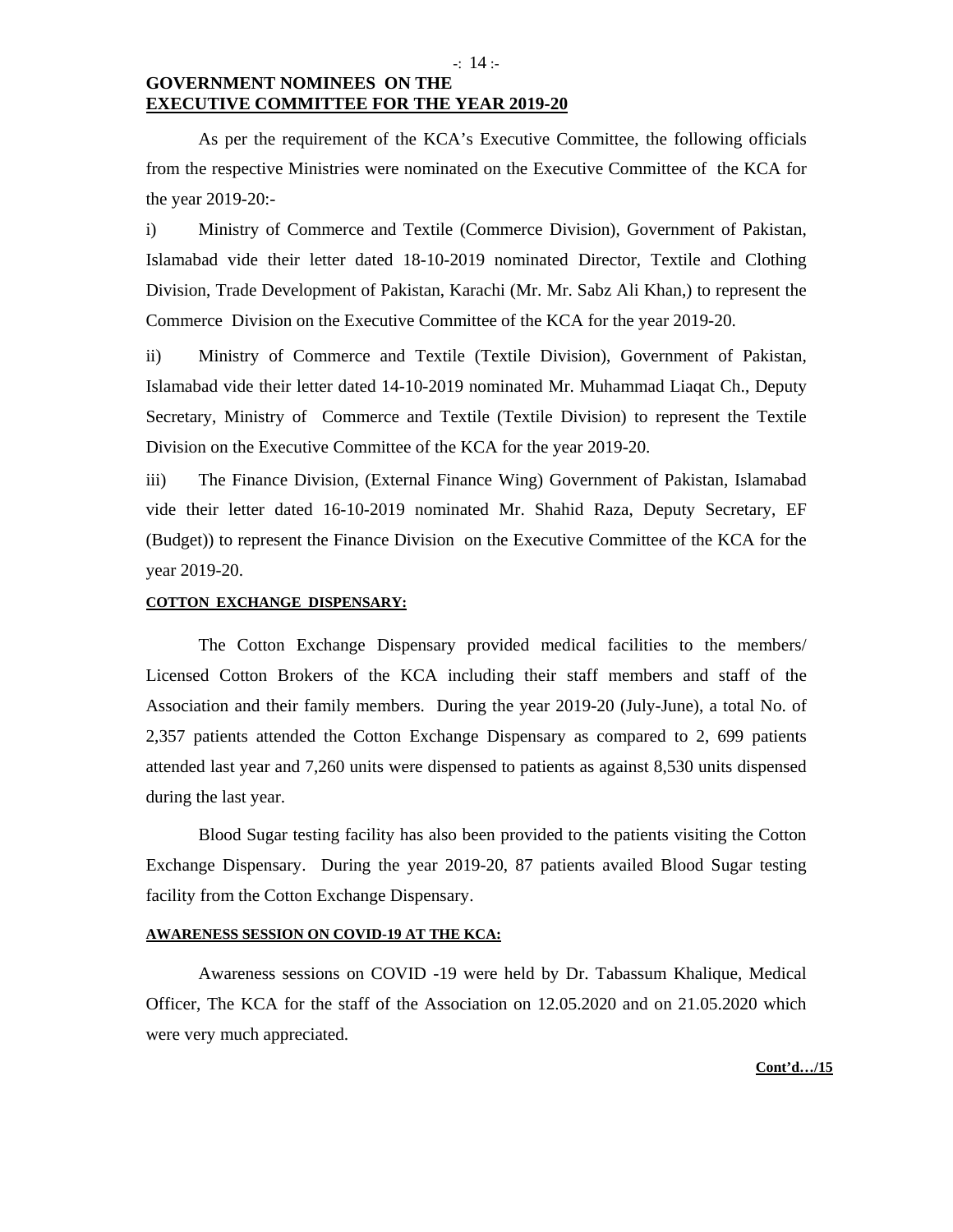#### **PROGRESS OF KCA's FIBER TESTING LABORATORY:**

 The KCA provided facility for testing of cotton through the State of Art Uster HVI 1000 M1000, mostly to exporters at a concessional rate to earn more foreign exchange. During the year 2019-20 (Aug., to July), 1,424 samples were tested, whereas 2,865 samples were tested during the corresponding period last year i.e. August, 2018 to July, 2019.

102 Samples were also tested through Trash Analyzer during the year 2019-20 i.e. August, 2019 to July, 2020.

#### **STATUS OF KCA LABORATORY IN CSITC ROUND TRAILS 2019-20:**

The KCA laboratory participated in CSITC Round Trails. Results of CSITC Round Trails on Combined Properties Basis during 2019-2020 are as follows:

| <b>Years</b> | <b>CSITC Round</b><br>Trails No. | Evaluation of KCA's HVI-1000 on<br>Combined properties basis. | Out of Instrument of the World. |
|--------------|----------------------------------|---------------------------------------------------------------|---------------------------------|
| 2019         |                                  | 36                                                            | 133                             |
| 2019         |                                  | 80                                                            |                                 |
| 2020         |                                  | 33                                                            | 04                              |
| 2020         |                                  |                                                               |                                 |

#### **NUMBER OF MEMBERS OF ASSOCIATION AND BROKERS IN 2019-20**

The position regarding members of the Association and Licensed Cotton Brokers for the year 2019-20 was as under:-

| <b>Strength of Members</b><br>as on 30-06-2019        | 156                    |
|-------------------------------------------------------|------------------------|
| Less:<br>Ceased to be members<br>Resigned             | 01<br>155<br>01<br>154 |
| <u> Add:</u>                                          |                        |
| Admission (upto 30-06-2020)                           | 07                     |
| Total strength as on 30-06-2020                       | 161                    |
| - Strength of Brokers                                 |                        |
| - Total strength of licensed Cotton Brokers           | 320                    |
| - Number of Brokers renewed                           | 291                    |
| - Number of Brokers renewal Pending                   | 07                     |
| - Number of Brokers expired                           | 12                     |
| - Vacant                                              | <b>NIL</b>             |
| - Ceased / Cancelled                                  | 10                     |
| - Number of Brokers Licences transferred/fresh        | 03                     |
| issued during the year $2019-20$ (upto $13-09-2020$ ) |                        |